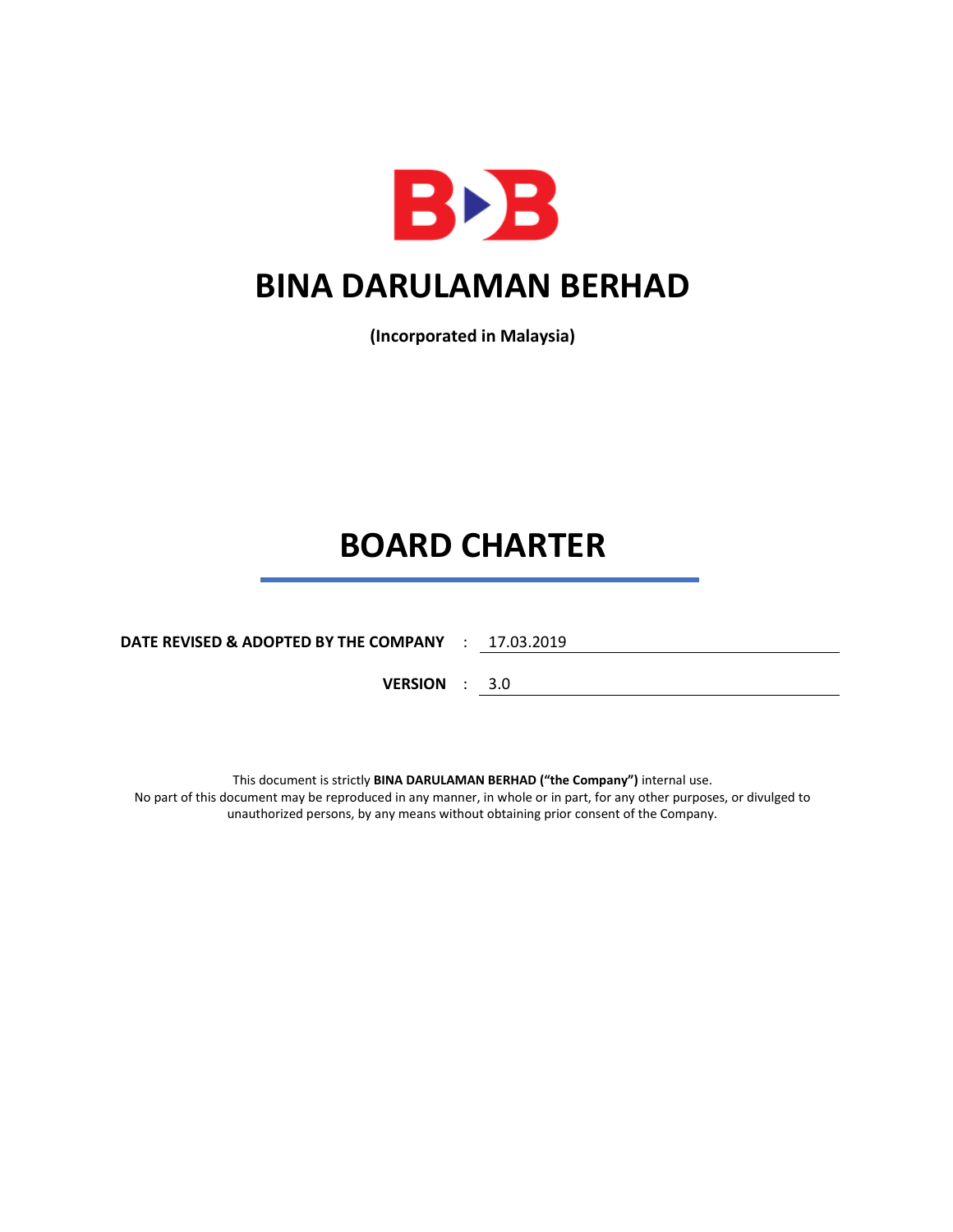

# INTRODUCTION

- 1.1. The Board of Directors ("The Board") of Bina Darulaman Berhad ("the Company" and/or "BDB") is committed to good corporate governance and ethical conduct as it is essential for delivering sustainable value, enhancing business integrity and maintaining stakeholders' confidence towards achieving BDB's corporate objectives. The Board has primary responsibility to the shareholders for the welfare of the Company and its subsidiaries
- 1.2. The purpose of this Board Charter is to provide clarity, amongst others:
	- 1.2.1. Setting up the Board's strategic intent and outlines the roles, responsibilities and powers that the Board and those it delegates to the Management through various Board Committees.
	- 1.2.2. Serves as a reference source and primary induction literature, providing insights to existing and prospective board members in carrying out their fiduciary duties as directors of BDB.
	- 1.2.3. Assisting the Board in the assessment of its performance and individual directors.
- 1.3. The Board Charter is subjected to the rules and regulations applicable to BDB, including the Companies Act 2016 (CA 2016), Bursa Malaysia Main Board Listing Requirements (MMLR), BDB's Constitution and Malaysia Code of Corporate Governance Issued in 2017 (MCCG Code).

# **2.0. THE BOARD**

# 2.1. **SIZE AND COMPOSITION**

The current constitution of the Company provides for a minimum of two (2) directors and a maximum of ten (10) directors, from time to time, the Board will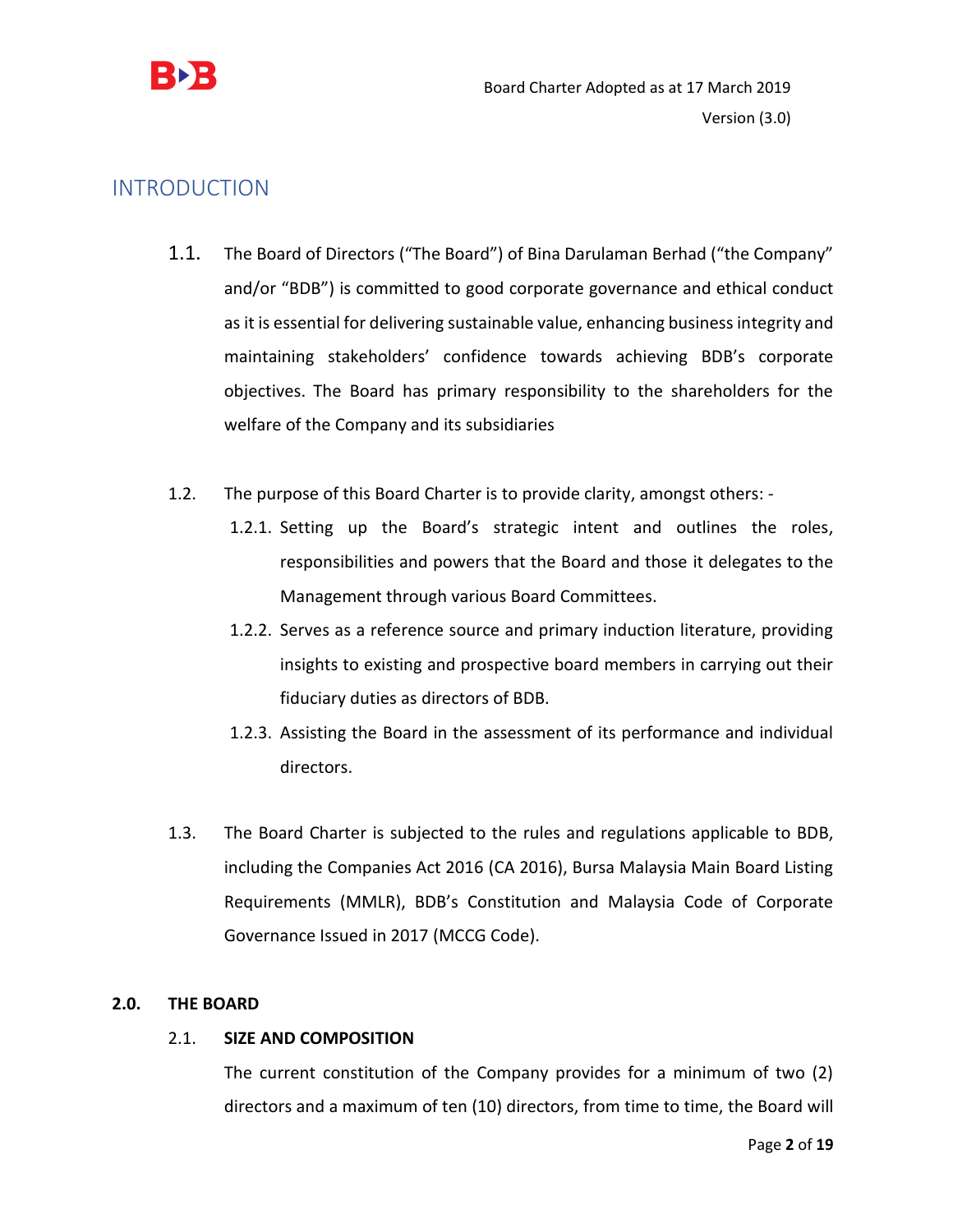

examine its size with view to determine the impact of its number for effectiveness.

# 2.2. **STRUCTURE**



**The Board's Governance Structure is as follows:-**

# 2.3 **APPOINTMENT & RE-ELECTION OF DIRECTOR**

- 2.3.1. The appointment of a new Director is a matter for consideration and decision by the full Board upon appropriate recommendation from the Board of Nomination, Remuneration and ESOS Committee ("BNR and ESOS").
- 2.3.2. New Directors are expected to have such expertise that qualifies to make a positive contribution to the Board performance of its duties and to give sufficient time and attention to the Company.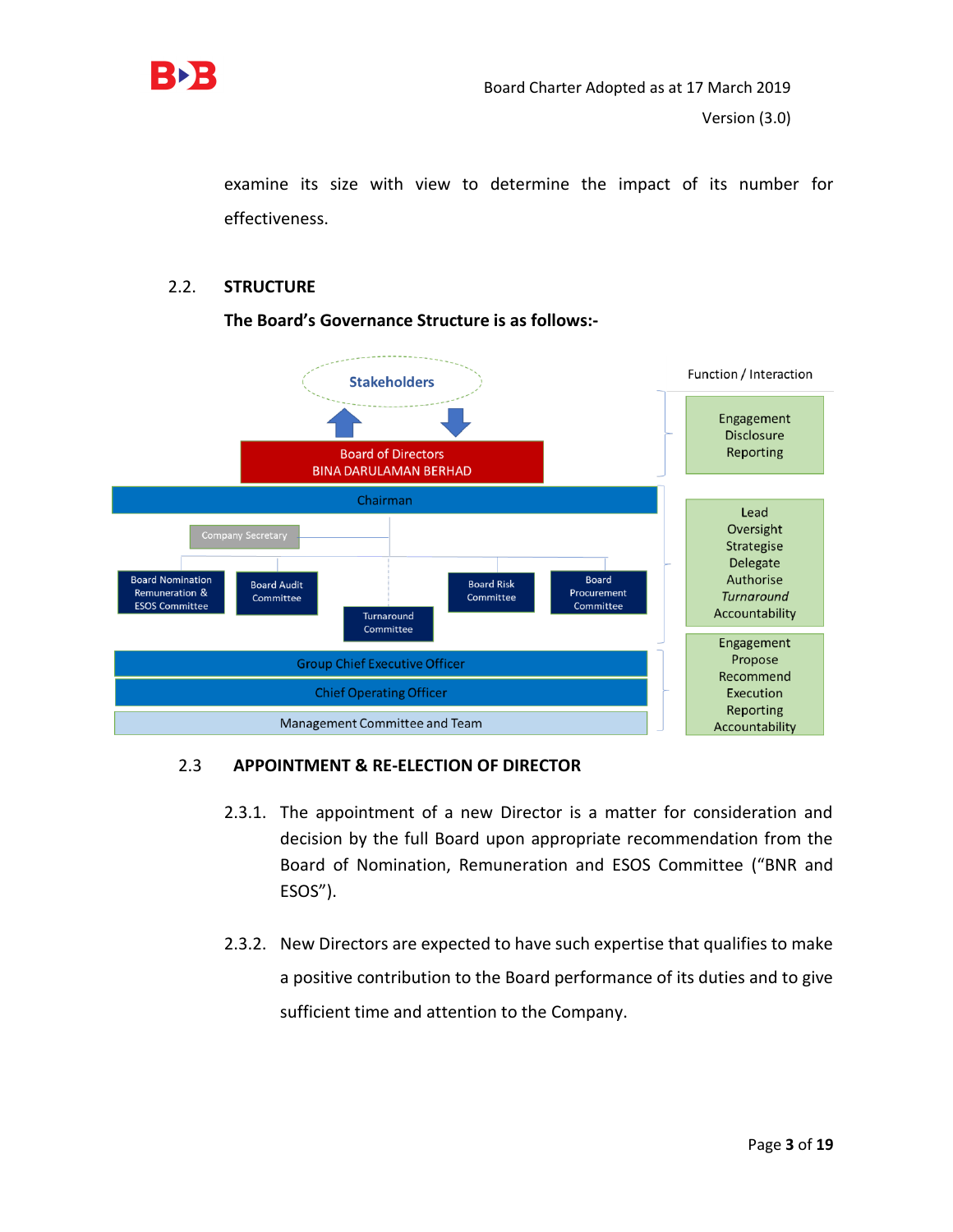

- 2.3.3. The directorships held by any board member at any one time shall not exceed 5 in publicly listed companies or such other number prescribed by the relevant regulatory authorities.
- 2.3.4. The Constitution of the Company provides that every newly appointed Director be subjected to re-election at the immediate Annual General Meeting ("AGM").
- 2.3.5. One-third (1/3) of the Board shall retire from office and be eligible for reelection at every AGM, and all the Directors shall submit themselves for re-election at least every three (3) years.

# 2.4 **INDEPENDENT NON-EXECUTIVE DIRECTOR**

- 2.4.1. The Independent Directors have a responsibility to ensure that the interest of all shareholders be taken into consideration by the Board.
- 2.4.2. At least two (2) or one third (1/3) of the Board Members, whichever is higher are Independent Directors.
- 2.4.3. **The tenure** of an independent Non-Executive Director should not exceed a cumulative term limit of nine (9) years.
	- Upon completion of the nine (9) years, an independent Non-Executive Director may continue to serve on the Board as a Non-Independent Non-Executive Director.
	- If the Board intends to retain an independent Non-Executive Director beyond nine (9) years, it shall justify and seek annual shareholders' approval. If the Board continues to retain the Independent Non-Executive Director after the twelfth (12) year, the Board shall seek annual shareholders' approval through a two-tier voting process.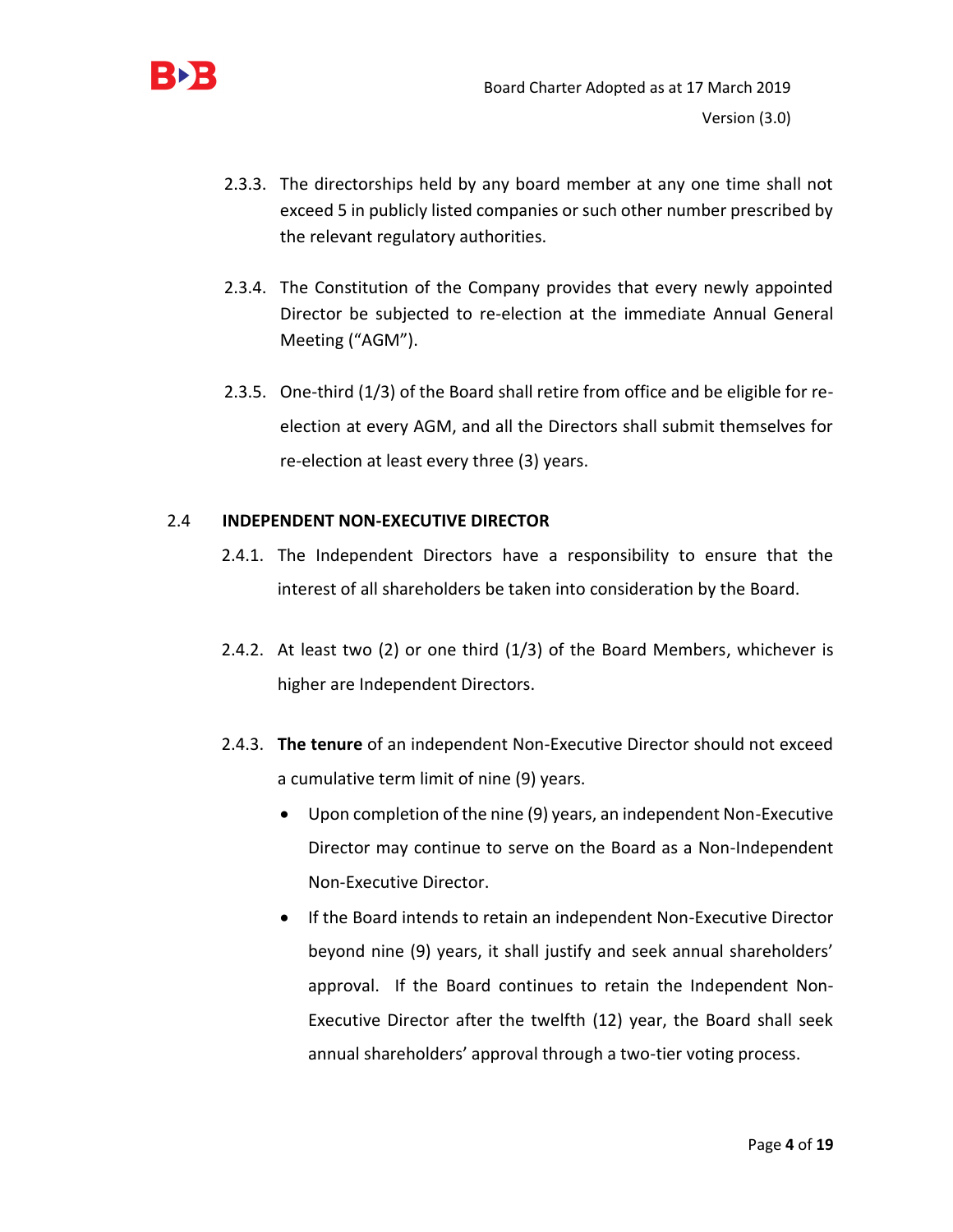

- 2.4.4. Under the two-tier voting process, the shareholders' votes will be cast in the following manner at the same shareholders' meeting: -
	- Tier 1: Large Shareholder(s) Votes
	- Tier 2: Other Than Large Shareholder(s) Votes
- Note : Large Shareholder means a person who is: -
	- is entitled to exercise, or control the exercise of, not less than 33% of the voting shares in the Company; or
	- is the largest shareholder of voting shares in the Company; or
	- has the power to appoint or cause to be appointed a majority of the Directors of the Company
	- has the power to make or cause to be made decisions in respect of the business or administration of the Company, and to give effect to such decisions or cause them to be given effect to.
- 2.4.5. The decision for the resolution is determined based on the vote of Tier 1 and a simple majority of Tier 2. If there is more than one Large Shareholder, a simple majority of votes determine the outcome of the Tier 1 Vote.

| <b>Tier</b>   | for / against / abstain | <b>Outcome</b>       |
|---------------|-------------------------|----------------------|
|               | For                     | Successful / Carried |
| 2             | For                     |                      |
|               | Abstain                 | Unsuccessful         |
| $\mathcal{P}$ | For                     |                      |
|               | For                     | Unsuccessful         |
|               | Against                 |                      |

The following outcome will determine if the resolution is successful: -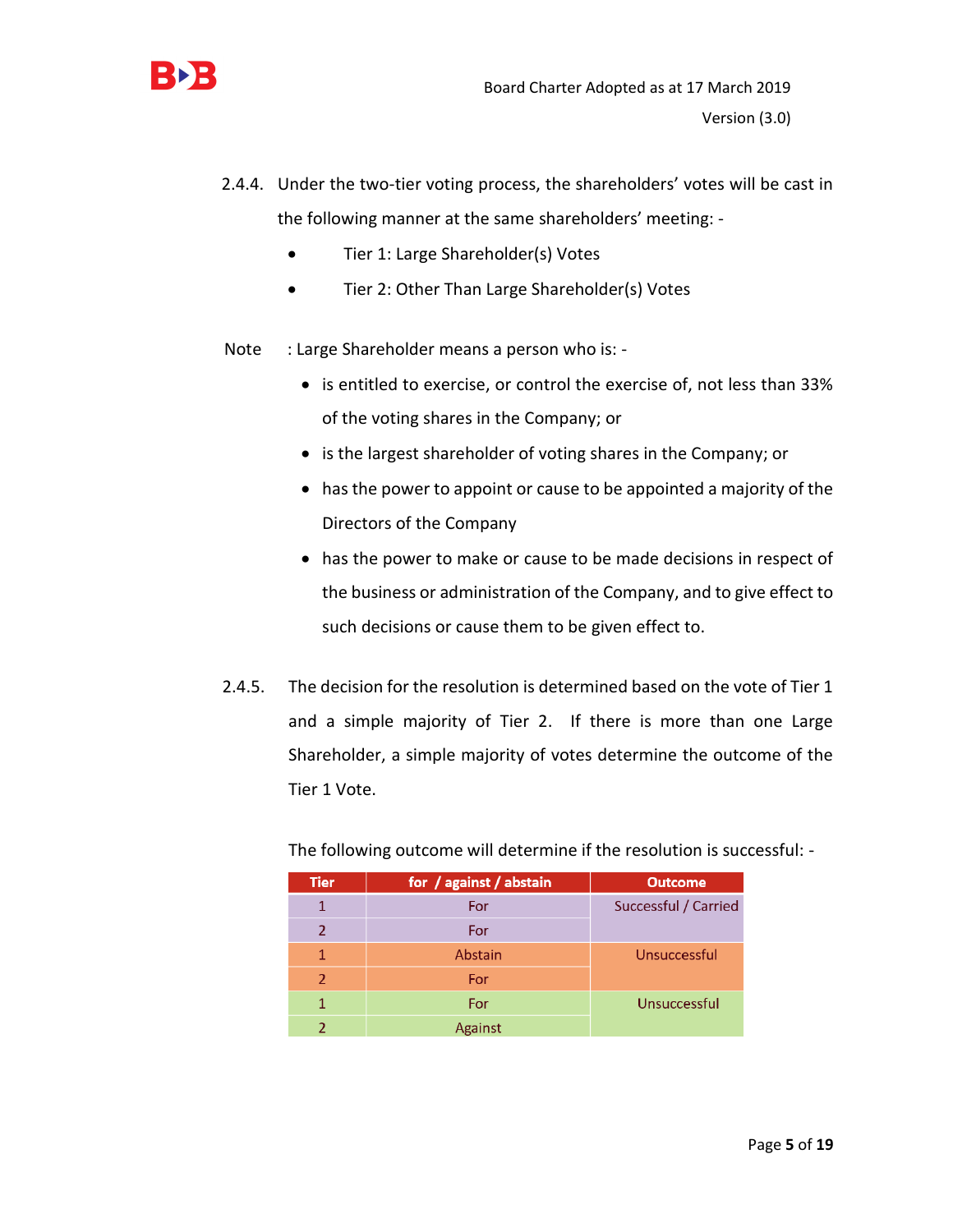

# 2.5. **ROLE AND PRINCIPAL RESPONSIBILITIES OF THE BOARD, THE CHAIRMAN, DIRECTORS AND GROUP CHIEF EXECUTIVE OFFICER ("GCEO")**

- 2.5.1. The Chairman of the Board and the Group Chief Executive Officer ("GCEO") are held by different individuals.
- 2.5.2. The Chairman of the Board is a non-executive member of the Board.

# 2.5.3. **THE BOARD'S ROLE IS TO: -**

- a. Protect the interest of BDB.
- b. Provide thought leadership and advice in fine tuning corporate strategies, championing good governance and ethical practices and execution of these corporate strategies and plans for the long-term success of BDB.

# 2.5.4. **The Principal Responsibilities of the Board are: -**

- a. Promoting together with Senior Management, good corporate governance culture within the Company which reinforces ethical and professional behavior.
- b. Reviewing and adopting strategic plan for the Company.
	- Review, challenge and approve Management's proposal on a strategic plan for the Company by bringing objectivity and breadth of judgment to the strategic planning process.
	- Ensure that the strategic plan for the Company supports long term value creation and includes strategies on economic, environmental, safety & health, social and governance considerations underpinning sustainability;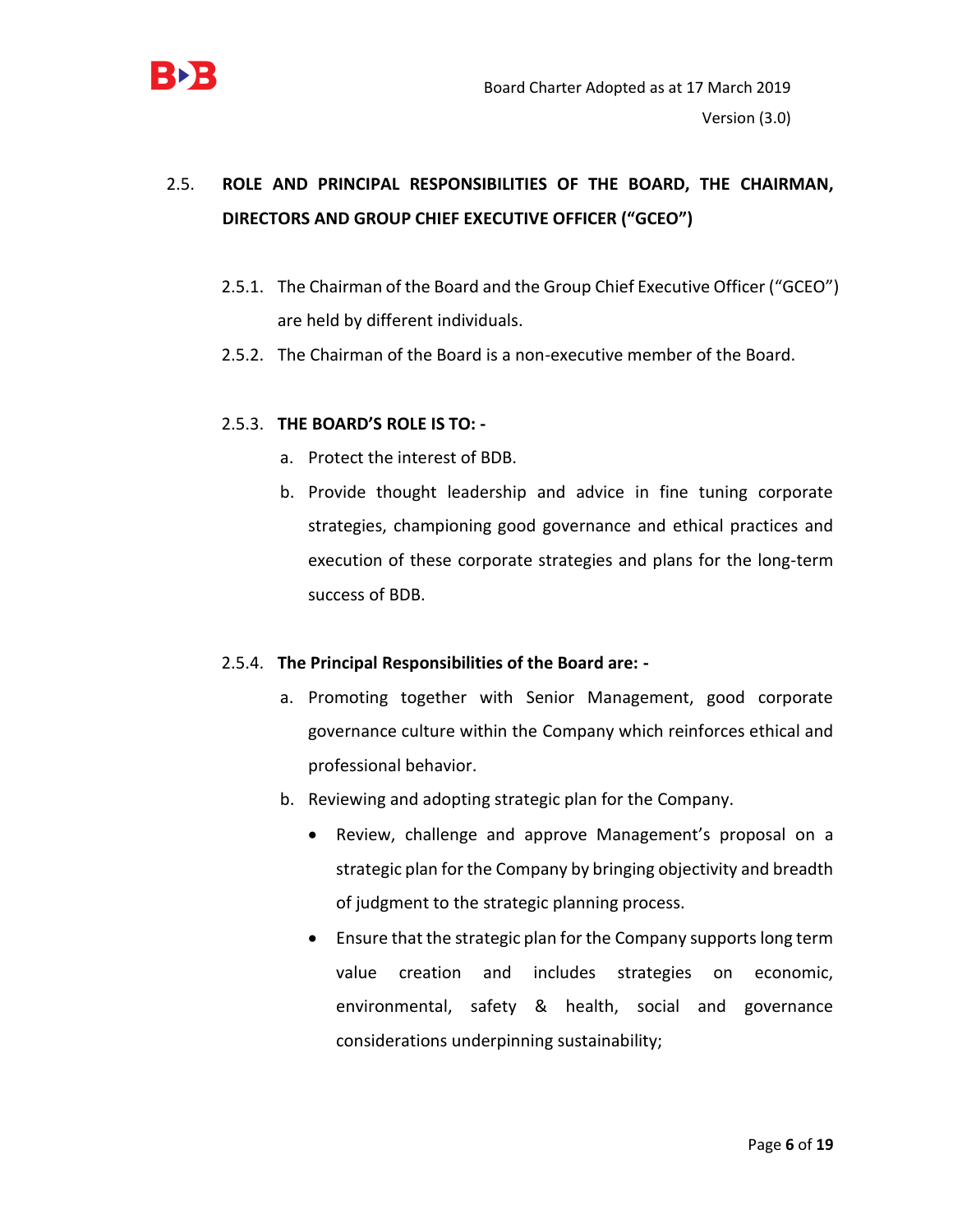

- Monitor the implementation of the strategic plan by Management.
- c. Overseeing the conduct of the Company's business, including the formulation of -
	- strategy and performance objectives, control and accountability systems,
	- corporate governance framework, risk management practices and human capital management;
	- approve and monitor progress of major capital expenditure, fund raising, acquisitions and divestitures;
- d. Identifying principal risks and ensuring the implementation of appropriate internal controls and mitigation measures.
- e. Put in place measures that able to evaluate performance of senior management, training and development and; orderly Succession Planning.
- f. Reviewing the adequacy and the integrity of the management information and internal control systems of the Company

# 2.5.5. **THE BOARD CHAIRMAN'S ROLE: -**

- a. Leading the Board effectively by instilling good corporate governance and ensuring effectiveness in the performance of the Board's duties.
- b. Ensuring a balance of power and authority between the Board Chairman and Group Chief Executive Officer ("GCEO").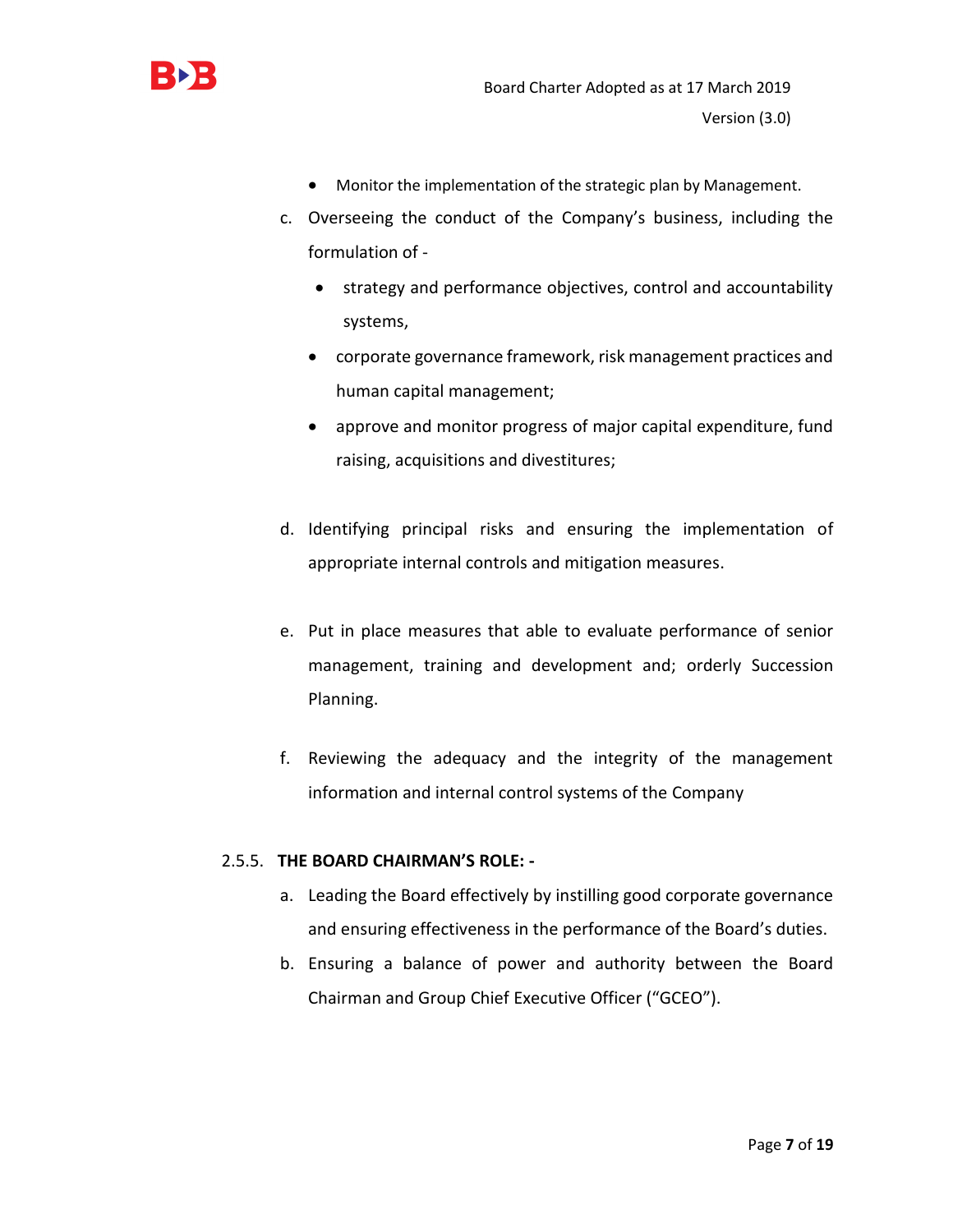

#### 2.5.6. **Key Responsibilities of The Chairman Include:-**

- a. To lead the Board in establishing and monitoring good corporate governance standards in the Company;
- b. To promote constructive and respectful relations among all Directors and between the Board and Management;
- c. Setting the board agenda and ensuring the provision of accurate, timely and complete information to Directors;
- d. To ensure the proper conduct at Board meetings and to ensure that all directors fully and actively contribute to board deliberations and allowing dissenting views to be expressed;
- e. To arrange for regular evaluation of the performance of the Board, its Committees and individual Directors;
- f. To Chair Board meetings and shareholders' meeting. In his absence, the Board members may elect from amongst themselves a Board member chair the meeting; and
- g. To ensure appropriate steps are taken to provide effective communication with stakeholders and they their views are communicated to the Board.

#### 2.5.7. **INDIVIDUAL DIRECTOR'S ROLE**

Directors are expected to comply with their legal, statutory and equitable duties and obligations when discharging their fiduciary responsibilities as Directors. Broadly these include: -

- a. acting in good faith and in the best interests of the Company;
- b. demonstrating good stewardship and acting in a professional manner
- c. acting with reasonable care, skill and diligence, exercise good and reasonable business judgement rule;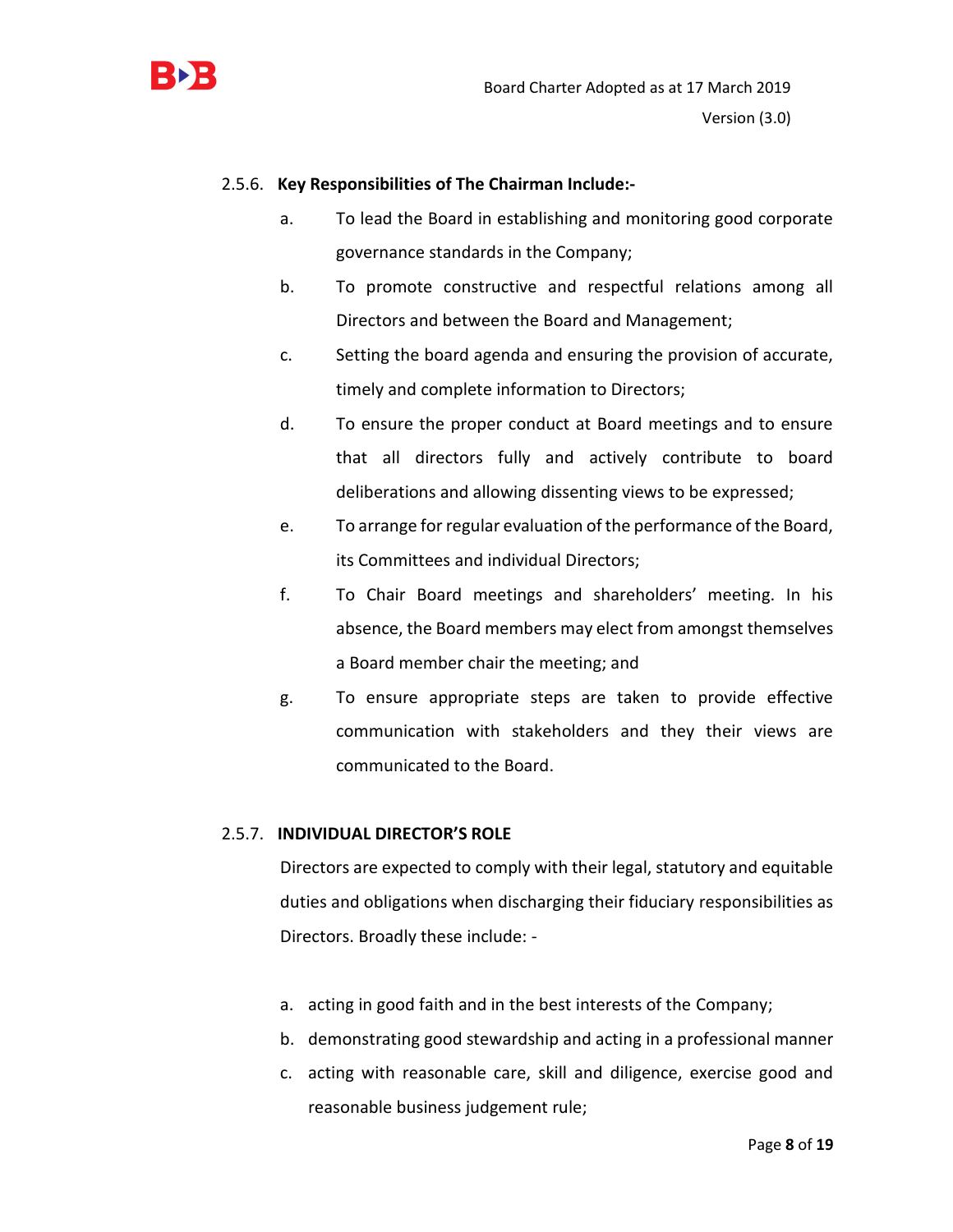

- d. avoiding conflicts of interest with the Company in a personal or professional capacity, including improper use of the property, information, opportunity of the Company or position as a Director or officer of the Company or engaging in business which is in competition with the Company;
- e. ensuring Board information, discussions, deliberations and decisions that are not publicly known are not used for personal interest, or their employers' interest;
- f. disclosure of and abstaining from voting on matters of material personal interest;
- g. exercising greater vigilance and professional skepticism in understanding and shaping the strategic direction of the Company and/or Company; and
- h. compliance with the Companies Act, securities legislation and the MMLR.
- i. Every Director shall devote sufficient time to prepare for and attend Board and Board Committee meetings, attend Directors' continuous training program and briefings.
- j. Every Director must attend at least fifty (50) percent of the Board meetings held in each financial year.
- k. Every Director must keep abreast of his responsibilities as a Director and of the conduct, business activities and development of the Company. Every Board member should ensure that the minutes of meetings accurately reflect the deliberations and decisions of the Board, including whether any Director abstained from voting or deliberating on a particular matter.
- l. Every director should disclose the changes of their directorship to the Board by informing the Chairman of the Nomination Committee prior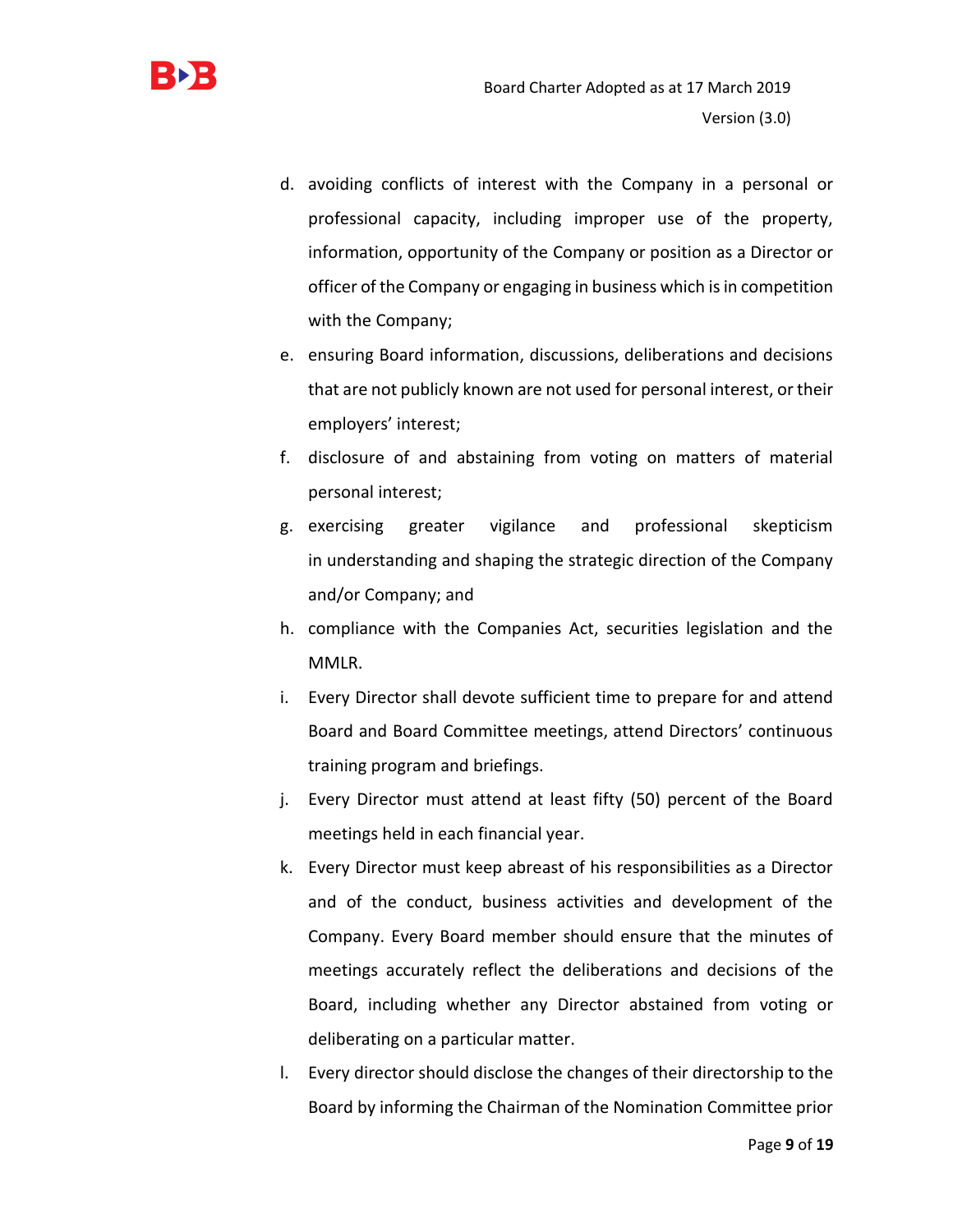

to accepting other directorships in any other public listed company and subsequently, of any change of his/her directorships.

# 2.5.8. **THE SENIOR INDEPENDENT NON-EXECUTIVE DIRECTOR'S ROLE**

The key role and responsibility of the Senior Independent Non-Executive Director include acting as a sounding board for the Chairman, an intermediary for other Directors when necessary, and the point of contact for shareholders and other stakeholders with concerns which have failed to be resolved or would not be appropriate to be communicated through the normal channels of the Chairman and/or GCEO.

# 2.5.9. **THE GROUP CHIEF EXECUTIVE OFFICER'S ("GCEO") ROLE**

The GCEO assumes the overall responsibilities for the execution of BDB's strategies in line with the Board's direction, driving the business activities and day-to-day operations of the Company towards achieving the corporate objectives and goals. Key Responsibilities of the GCEO include:

- a) To develop and to present to the Board for approval the strategic direction and business plans for the Company;
- b) To act as a conduit between the Board and the management to ensure the success of the Company's governance and management functions;
- c) To implement the policies, strategies and decisions adopted by the Board;
- d) To manage and direct the implementation of the Company's short and long-term business plan;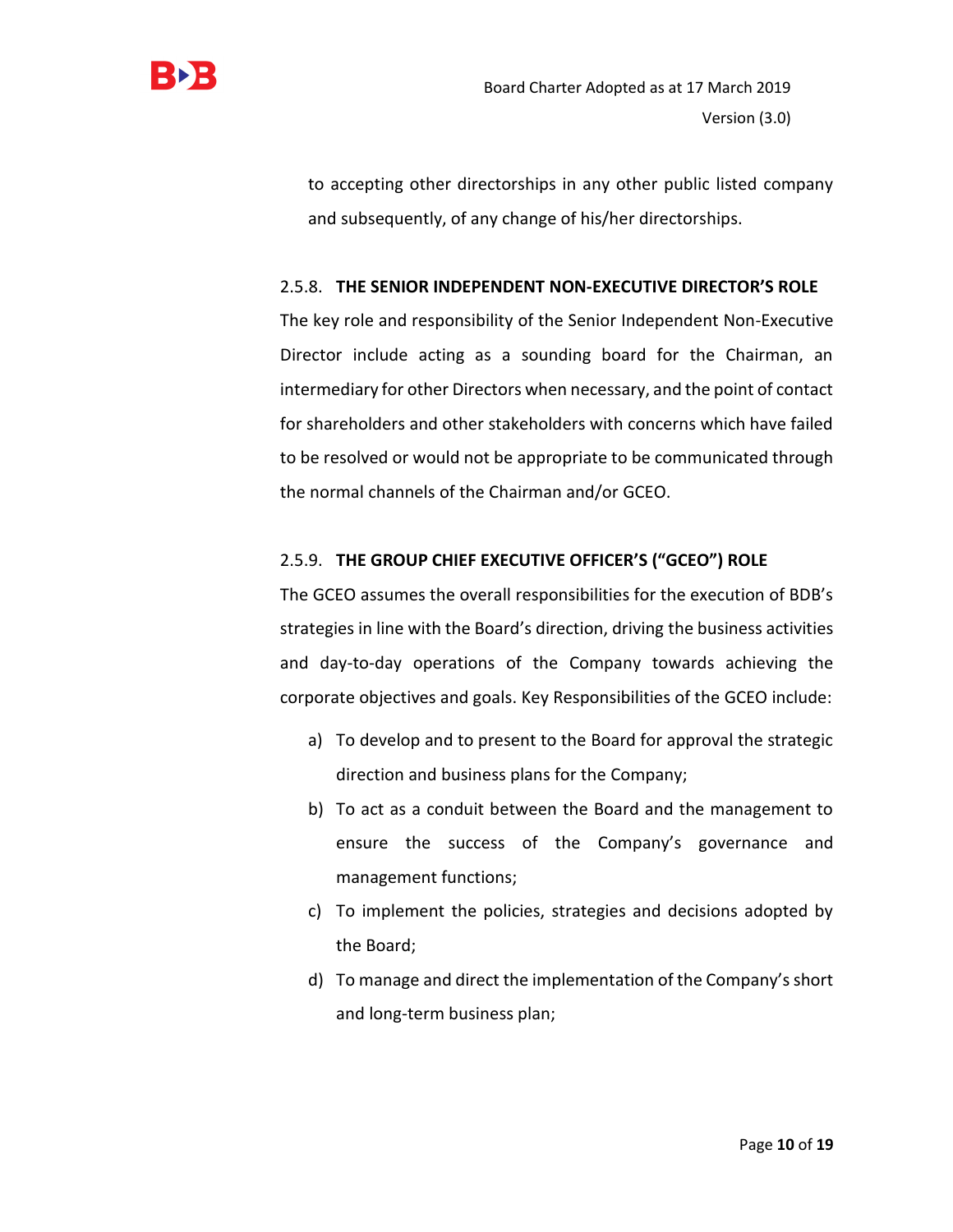

- e) To be responsible for and to oversee the day-to-day operations to ensure the smooth and effective running of the Company's business;
- f) To provide strong leadership to the Company including by effectively communicating the Company's vision and business strategy to the employees.

#### **3.0. BOARD COMMITTEES**

- 3.1 The Board may from time to time as it considers appropriate establish Committees to assist the Board in carrying out its duties and responsibilities. The Board delegates some functions and roles to the following Committees with specific terms of reference: -
	- Board Audit Committee ("BAC");
	- Board Nomination, Remuneration and ESOS Committee ("BNRC and ESOS");
	- Board Risk Management Committee ("BRMC"); and
	- Board Procurement Committee ("BPC").

#### 3.2 **Board Audit Committee ("BAC")**

- 3.2.1 The BAC comprises at least three (3) members Non-Executive Directors with a majority of the members are Independent Directors.
- 3.2.2 The Chairman of the BAC and the Chairman of the Board are held by different individual.
- 3.2.3 The BAC assists and supports the Board's responsibility of overseeing the Group's operations by providing a means for review of the Group's processes for producing financial data, its internal controls, risk management activities and independence of group's external and internal auditors.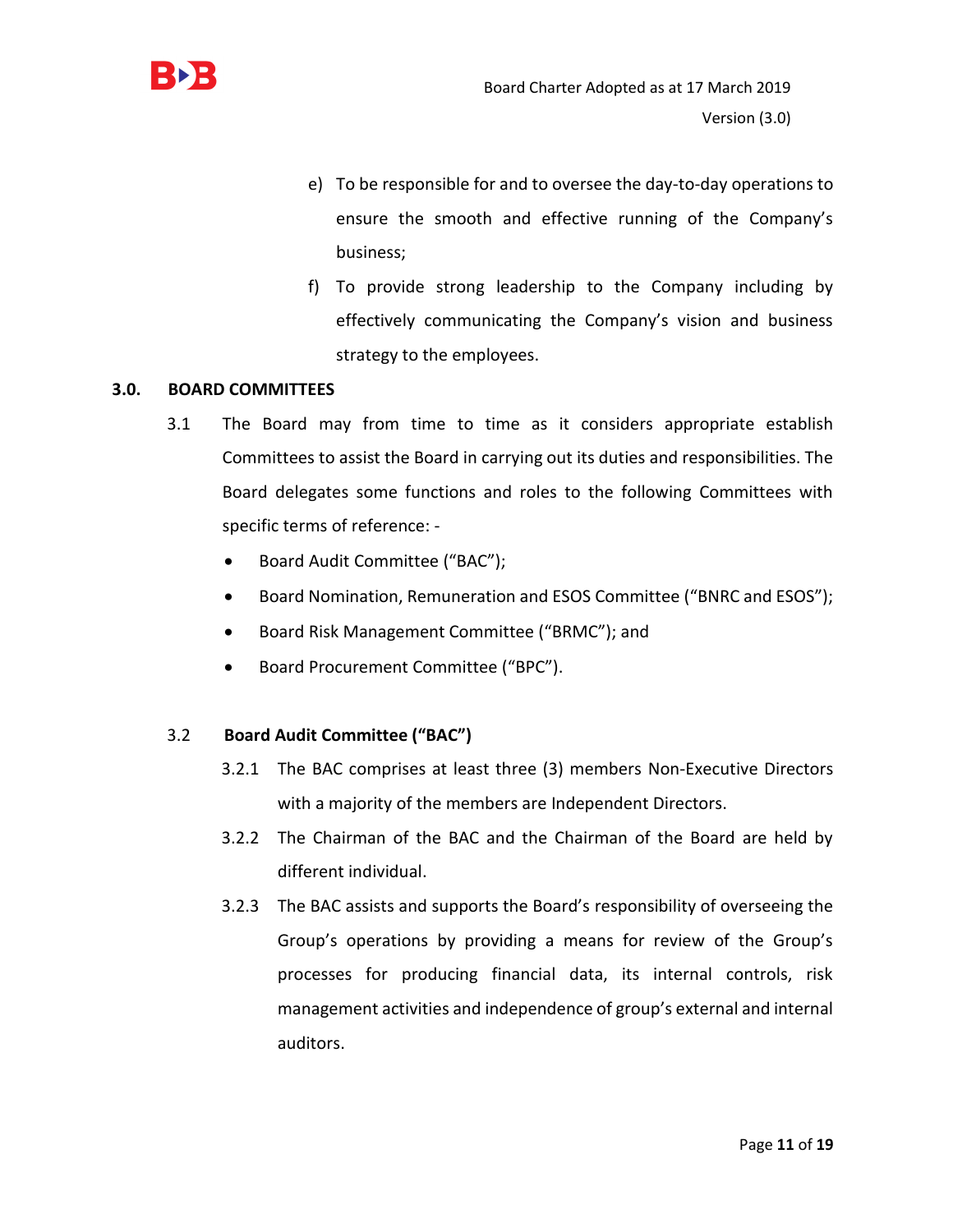

3.2.4 The BAC Terms of Reference is available on the Company's website at [www.bdb.com.my](http://www.bdb.com.my/)

#### 3.3 **Board Nomination, Remuneration and ESOS Committee ("BNRC and ESOS")**

- 3.3.1 The BNRC comprises of both Executive and Non-Executive Directors. Members of BNRC can be appointed from the Independent and Non-Independent Directors.
- 3.3.2 The Chairman of BNRC is an Independent Director or Senior Independent Director.
- 3.3.3 The BNRC's primary responsibilities are:
	- a. Oversees matters relating to the nomination of new directors.
	- b. Annually review the required mixed of skills, experience and other requisite qualities of Directors.
	- c. Performing annual review and assessment of the effectiveness of the Board, its Committees and the contribution of each directors including familiarization with the Company's operations,
	- d. Reviewing and recommending to the Board the remuneration packages for individual Executive Directors, the Chairman and the Senior Management team (General Manager grade) and assisting the Board in fulfilling its overall responsibility for its Employee's Share Option Scheme (ESOS).
	- 3.3.4 The BNRC Terms of Reference is made available on the Company's website at [www.bdb.com.my](http://www.bdb.com.my/)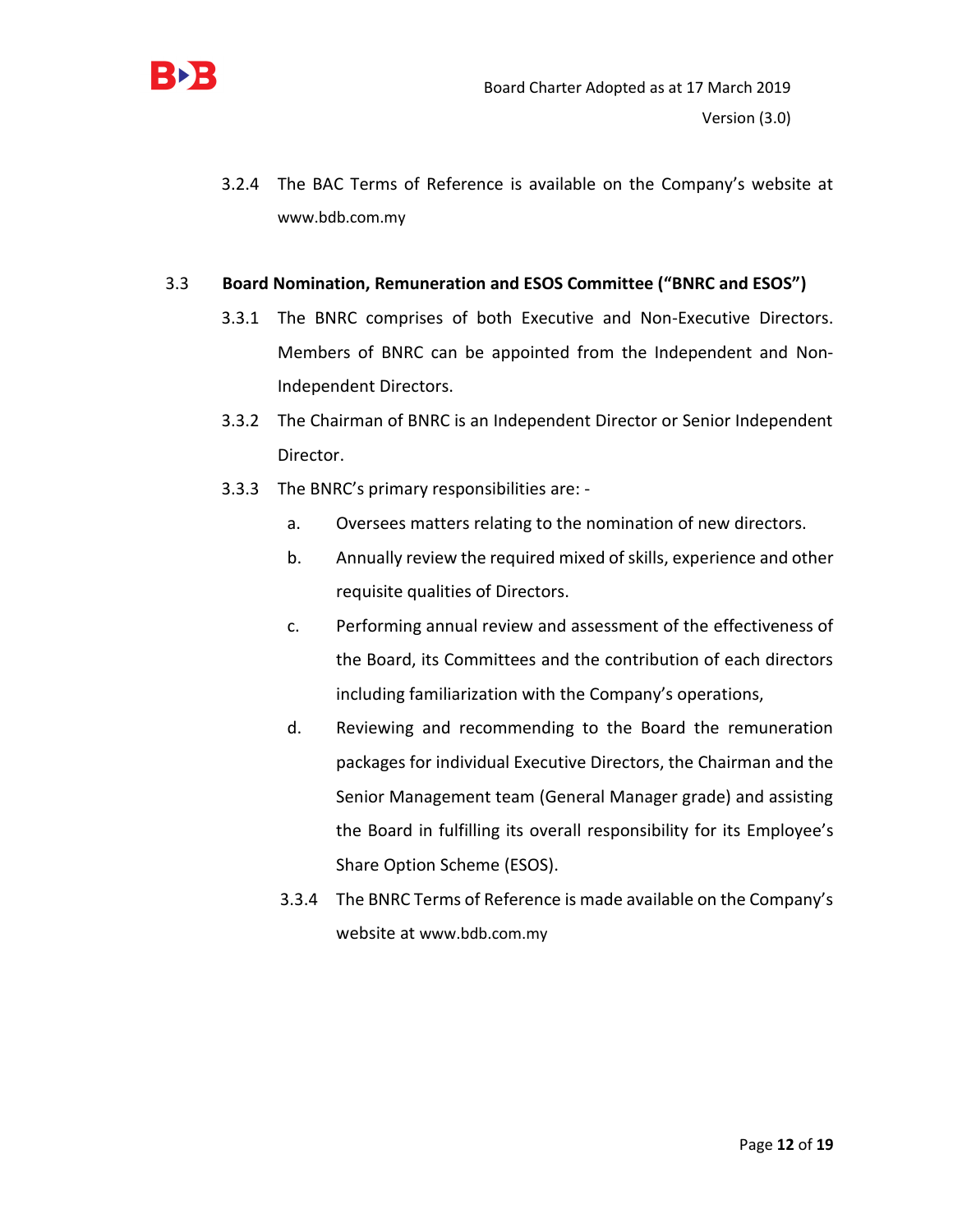

# 3.4 **Board Risk Management Committee ("BRMC")**

- 3.4.1 The BRMC comprises at least two (2) Non-Executive Directors. Majority of the members of BRMC are Independent Directors.
- 3.4.2 The BRMC is primarily responsible for assisting the Board in overseeing risk management and internal control related matters for BDB. It also reviews the efficiency of internal controls of BDB periodically.

#### 3.5 **Board Procurement Committee ("BPC")**

- 3.5.1 The BPC comprises at least three (3) Non-Executive Directors, the majority of whom are Independent Directors. The BPC is primarily responsible for monitoring the procurement activities of the Group.
- 3.5.2 BPC is to operate under defined terms of reference, and its authority are stated in the terms of reference.

#### **4.0. BOARD PROCESSES**

#### **4.1. Board Meetings**

- a. The Board shall conduct at least four (4) scheduled meetings annually, with any additional meetings to be convened if required.
- b. The quorum required for the board meetings shall be at least two (2). In the absence of the Chairman, the members present shall elect a Chairman from amongst them to chair the meeting.
- c. All Directors are encouraged to attend and participate actively in the deliberations, especially when due notice has been served. As and when the need arises, Senior Management, other external parties such as the auditors, solicitors, advisors, experts and/or consultants can be invited attend the Board meeting.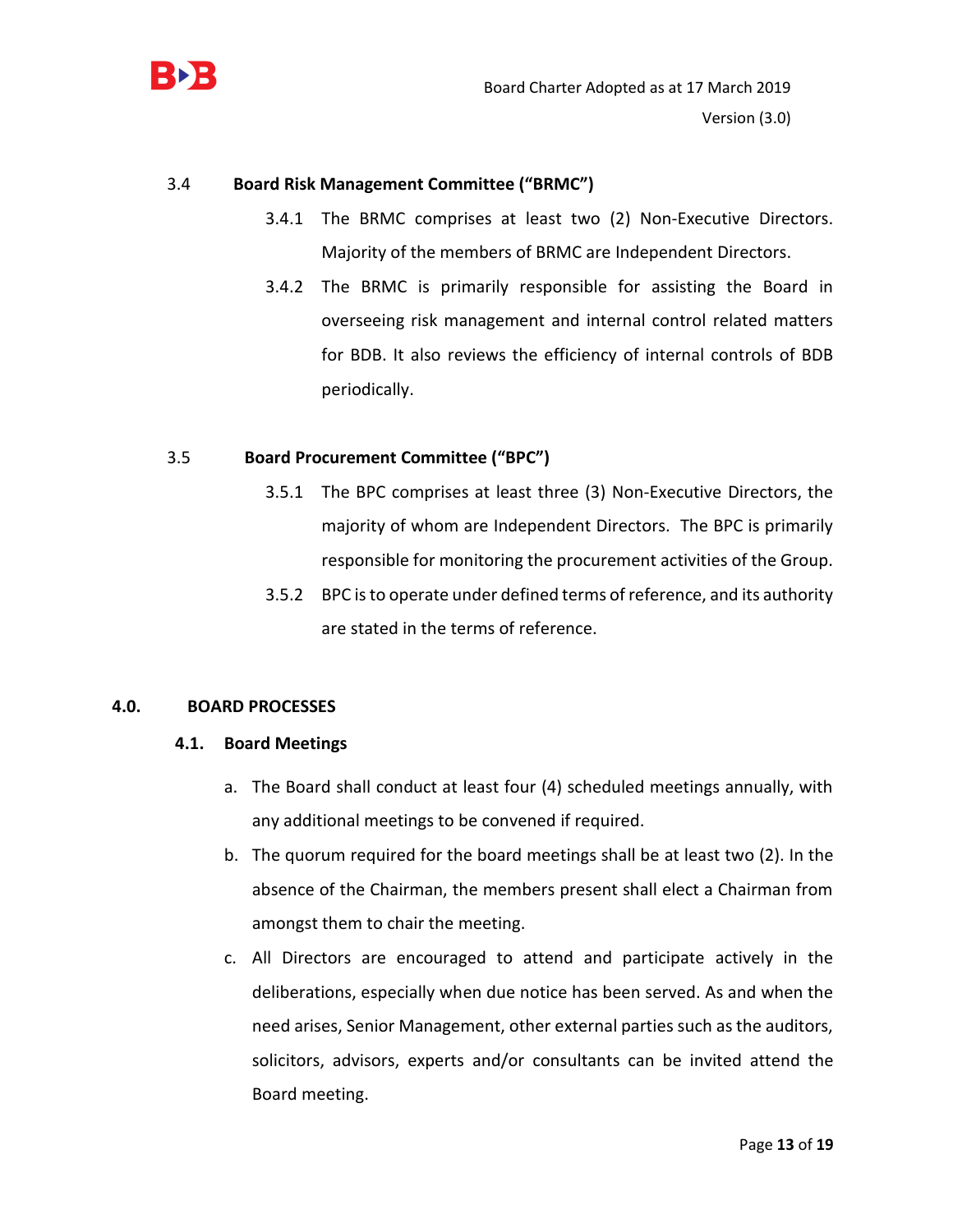

d. Participation at Board meetings are normally face to face. However, other means can also be deployed telephone conferencing, video conferencing and/or any other interactive means of audio or audio-visual communications.

# 4.2. **Board Meeting Materials**

- a. Notices and agenda of meetings together with all board papers and meeting materials shall be distributed at least five (5) business days prior to the Board meetings to ensure that the Board have sufficient time to review and prepare for Board meetings.
- b. Upon conclusion of the Board meetings, the minutes of the meetings are circulated in a timely manner. The minutes of the meetings shall accurately reflect deliberations of the Board, including whether any director abstained from voting or deliberating on a particular matter.

# 4.3. **Access to Information and Independent Professional Advice**

- a. The Board shall have access to all information pertaining to the Company allow the Board to discharge its duties effectively.
- b. Any Director is entitled to obtain independent professional advice relating to the affairs of the Company as such Director considers necessary for the discharge of his duties and responsibilities as a Director.

# **5.0. FINANCIAL REPORTING AND AUDIT**

- 5.1. The Board and the BAC are to ensure that BDB's financial statements are:
	- 5.1.1. Prepared in accordance with applicable approved accounting standards.
	- 5.1.2. The disclosure timeline, format and content are in compliance with rules and regulation, including provisions of the Bursa's MMLR.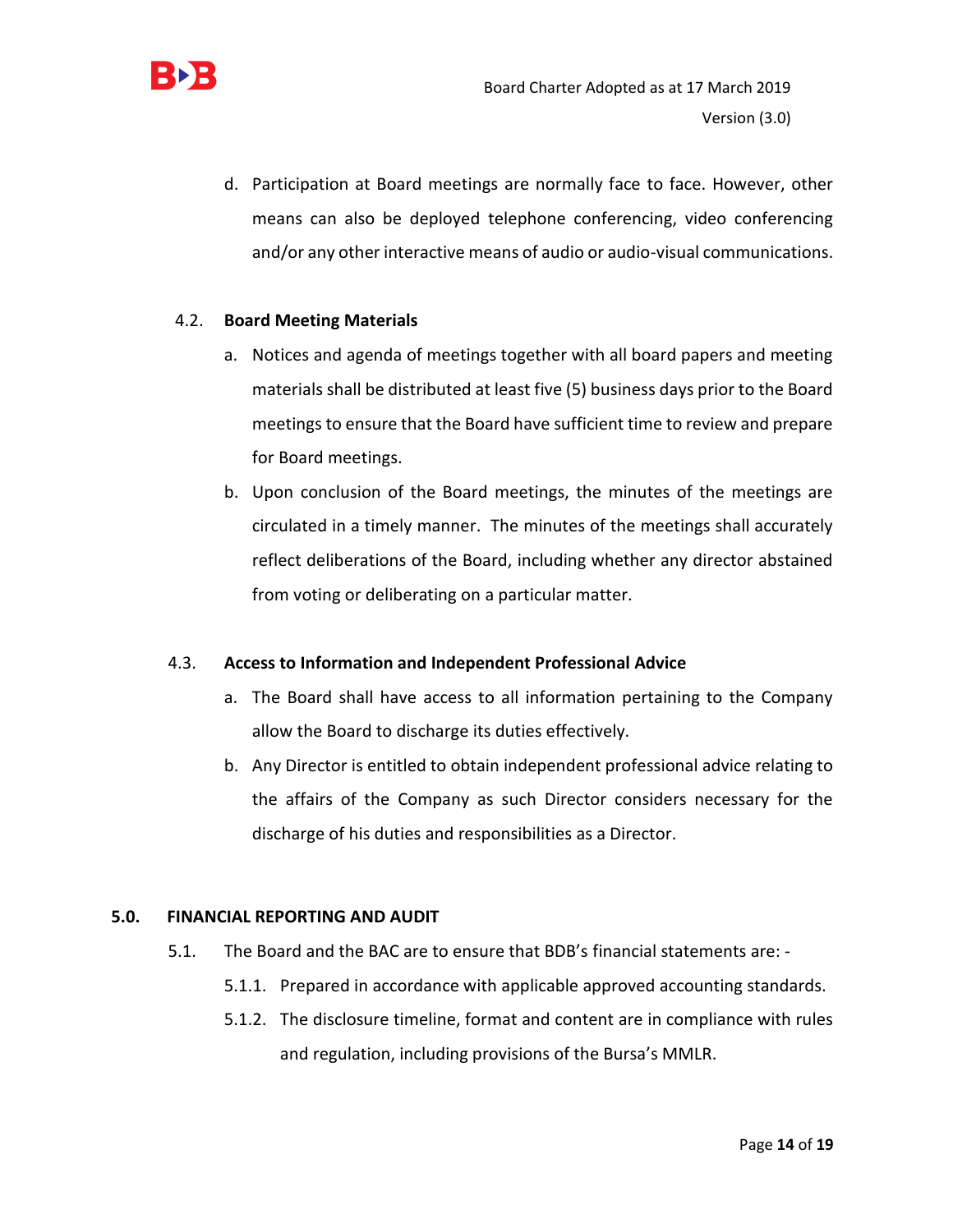

- 5.1.3. The Board, with the assistance of the BAC, shall oversee and manage the financial reporting and internal control policies and will maintain for appropriate relationship with the Company's Auditors.
- 5.1.4. The Board, through the BAC, shall also assess the suitability, objectivity and independence of the Company Auditor.
- 5.1.5. The appointment of the Company's Auditors is subject to the approval of shareholders at general meeting. The Company Auditors have to retire during the Annual General Meeting every year and be subject for reappointment by the shareholders of the Company for the ensuing year.

#### **6.0. DIRECTORS' REMUNERATION**

- 6.1. The Company has in place policies and procedures regarding remuneration and aims to set remuneration at levels which are sufficient to attract, motivate and retain the Directors needed to achieve the Company's long-term objectives, taking into consideration all relevant factors including the complexity of the Company's business and its performance, the skills and experience of the relevant Director and his or her responsibilities, contribution and commitment to the Company.
- 6.2. The components of remuneration for the GCEO and the Executive Directors shall be aligned with the Company strategy and its performance. In the case of Non-Executive Directors, the level of remuneration shall commensurate with the level of contribution, commitment, experience, expertise and responsibilities undertaken by the particular Non-Executive Director. A formal independent review of the Directors' remuneration is undertaken no less frequently than once every three (3) years.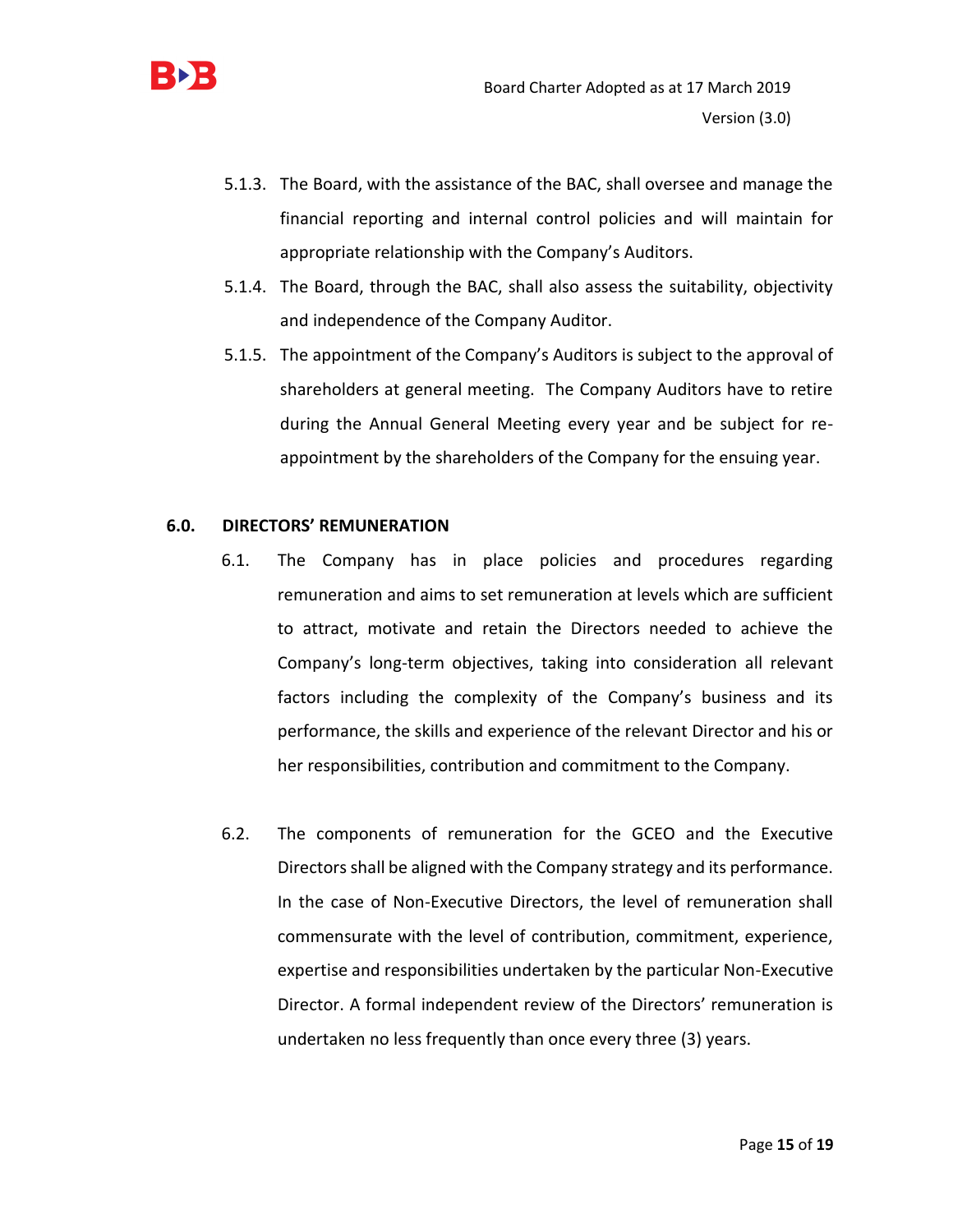

6.3. The Company shall at all times make full and proper disclosure of the remuneration of all Directors as required under the appropriate laws, regulations and best practices.

# **7.0. BOARD REVIEW PROCESS**

- 7.1. The Board recognizes the importance of conducting board assessments to evaluate the effectiveness and performance of individual Directors, the Board as a whole and its Committees.
- 7.2. The Board shall conduct annual board assessments against clear evaluation criteria and performance and sustainability indicators and shall disclose to details and outcome of such assessments to shareholders.

#### **8.0. DIRECTORS' TRAINING AND CONTINUING EDUCATION**

- 8.1. In addition to the Mandatory Accreditation Programme as required by the Bursa Malaysia Securities Berhad ("Bursa Malaysia") for newly appointed Director, the Directors shall continue to update their knowledge and enhance their skills through appropriate continuing education programmes and life-long learning. This will enable Directors to effectively discharge duties and sustain active participation in the Board deliberations.
- 8.2. The Board shall assess and evaluate the training needs for the Directors on a continuous basis and the Company Secretary shall assist the Board by proposing internal or external training, seminar, workshop and briefing to the Board.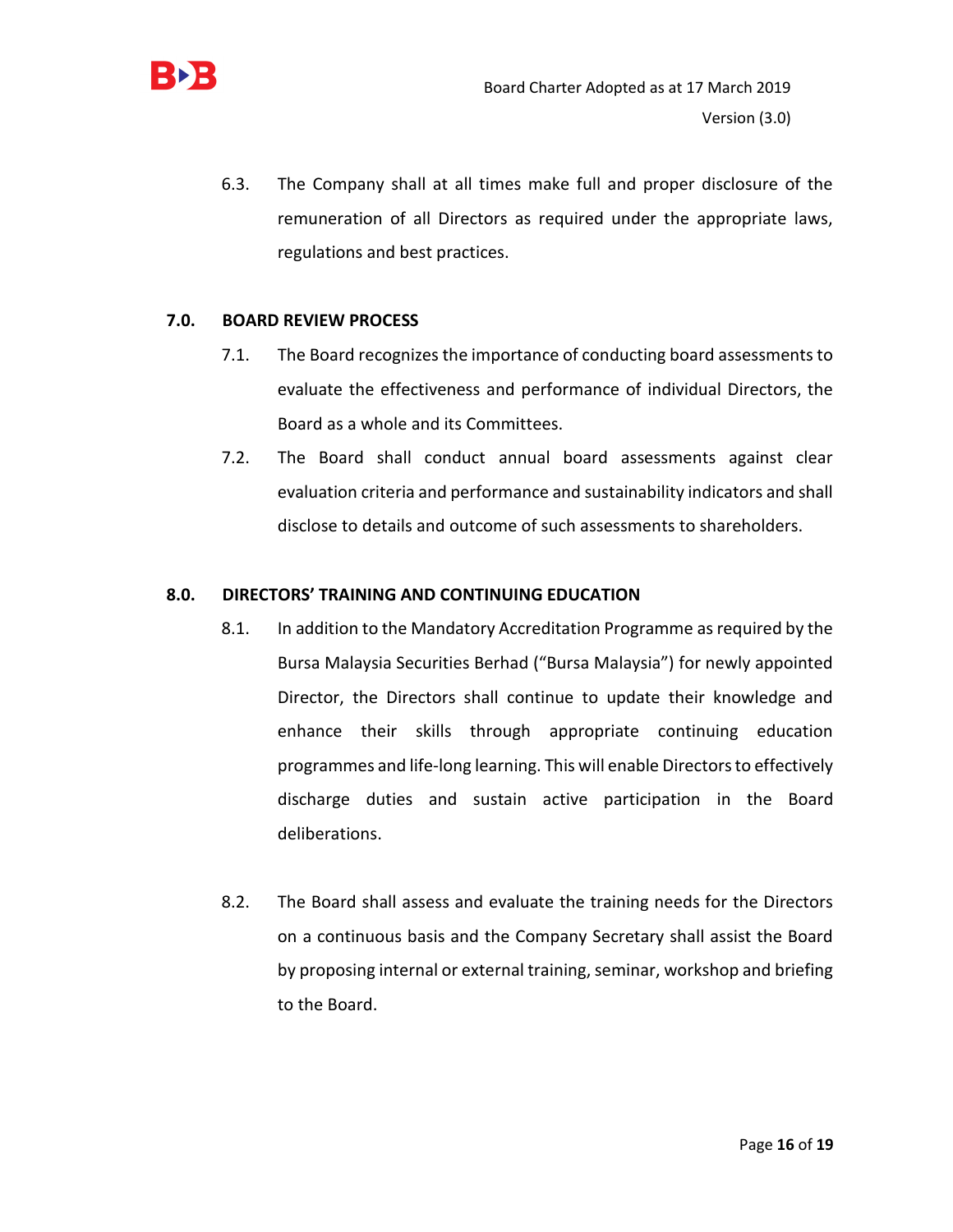

#### **9.0. COMPANY SECRETARY**

- 9.1. The Board recognizes that the Company Secretary plays an important advisory role to the Board and its Committees. The Board shall appoint a Company Secretary to provide sound governance advice, ensure adherence to all laws, rules, procedures and regulations affecting the Company and to advocate the adoption of corporate governance best practices.
- 9.2. The Company Secretary shall have the following roles and responsibilities:
	- a. Manage all Board and Committee meeting logistics, attend and record minutes of all Board and Committee meetings and facilitate board communications;
	- b. Advise the Board on its roles and responsibilities;
	- c. Facilitate the orientation of new directors and assist in director training and development;
	- d. Advise the Board on corporate disclosures and compliance with company and securities regulations and Bursa Listing Requirements;
	- e. Manage processes pertaining to the annual shareholders' meeting;
	- f. Monitor corporate governance developments and assist the Board in applying governance practices to meet the Board's needs and stakeholder's expectations;
	- g. Serve as a focal point for stakeholders' communications and engagement on corporate governance issues.
	- h. All Board members shall have unlimited access to the advice and services of the Company Secretary. The Company suitably qualified and competent to carry out his/her functions effectively and shall undertake continuous professional development.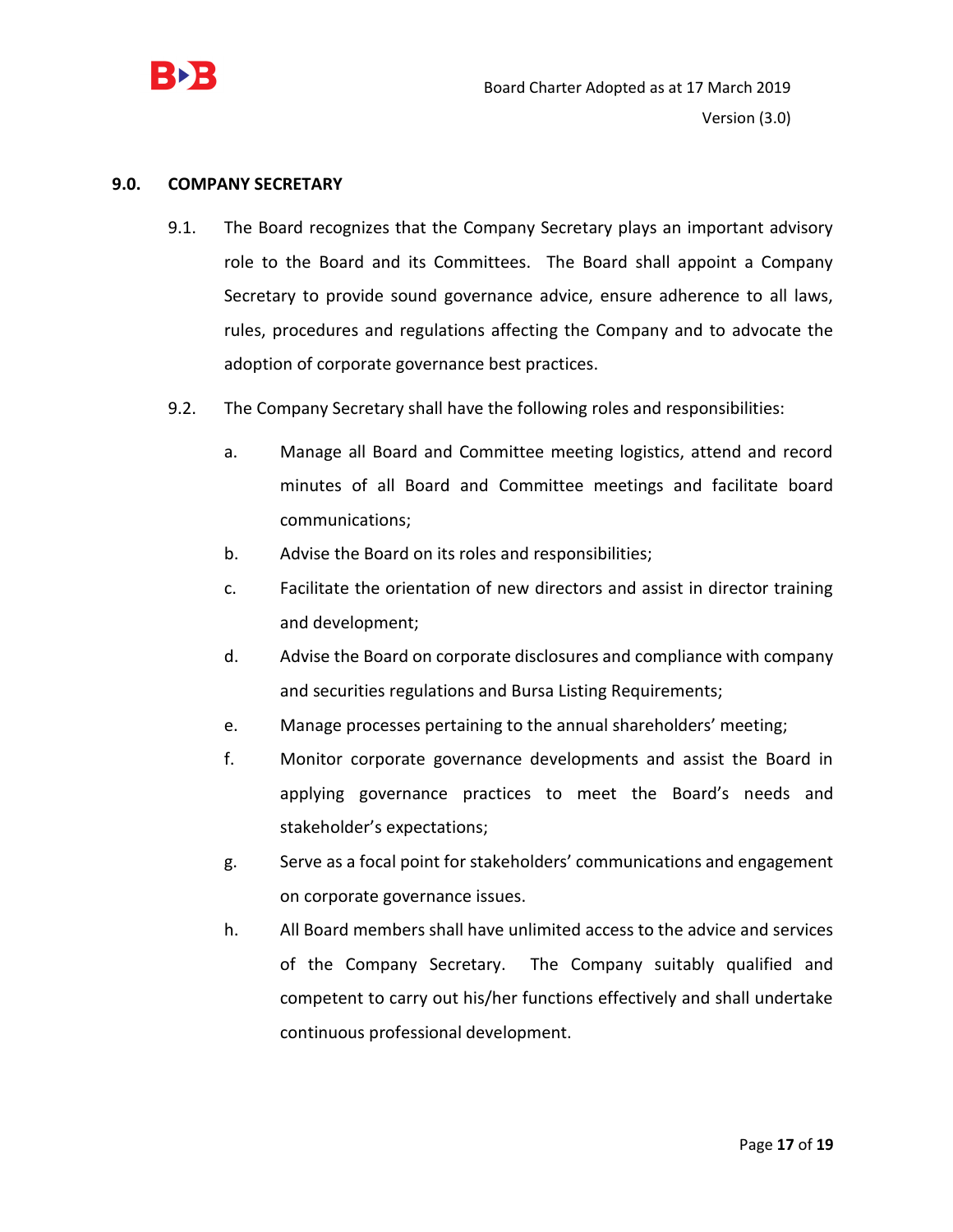

#### **10.0. ANNUAL GENERAL MEETING (AGM)**

- 10.1. Annual General Meeting (AGM) of the Company is conducted on an annual basis. The Company regards the AGM as the principal forum for dialogue with shareholders and all Directors and key senior management are expected to attend.
- 10.2. The Company shall take proactive measures to ensure that shareholders are able to ask questions and vote during the AGM. The Chairman and the respective chairmen of the respective Board Committees shall, where appropriate, provide meaningful responses to any shareholders' queries.
- 10.3. To ensure that shareholders are provided with more time to prepare for the AGM, the Company shall serve the notice for the AGM at least 28 days prior to the meeting.
- 10.4. The Company shall consider leveraging on utilising technology at AGMs to facilitate shareholder participation and to enhance proceedings.

#### **11.0. INVESTOR RELATIONS AND SHAREHOLDERS COMMUNICATION**

- 11.1. The Board acknowledges the importance of having ongoing communication and engagement with shareholders and for all shareholders to have access to high quality information relating all material business matters affecting the Company.
- 11.2. The Company shall ensure the timely disclosure of all material or mandatory announcements and financial results as prescribed by laws and regulations. Material information includes material development or issues relating to performance and operations, corporate structure or strategy.
- 11.3. Communications with shareholders are also facilitated via the following channels:
	- The Company's Investor Relations function;